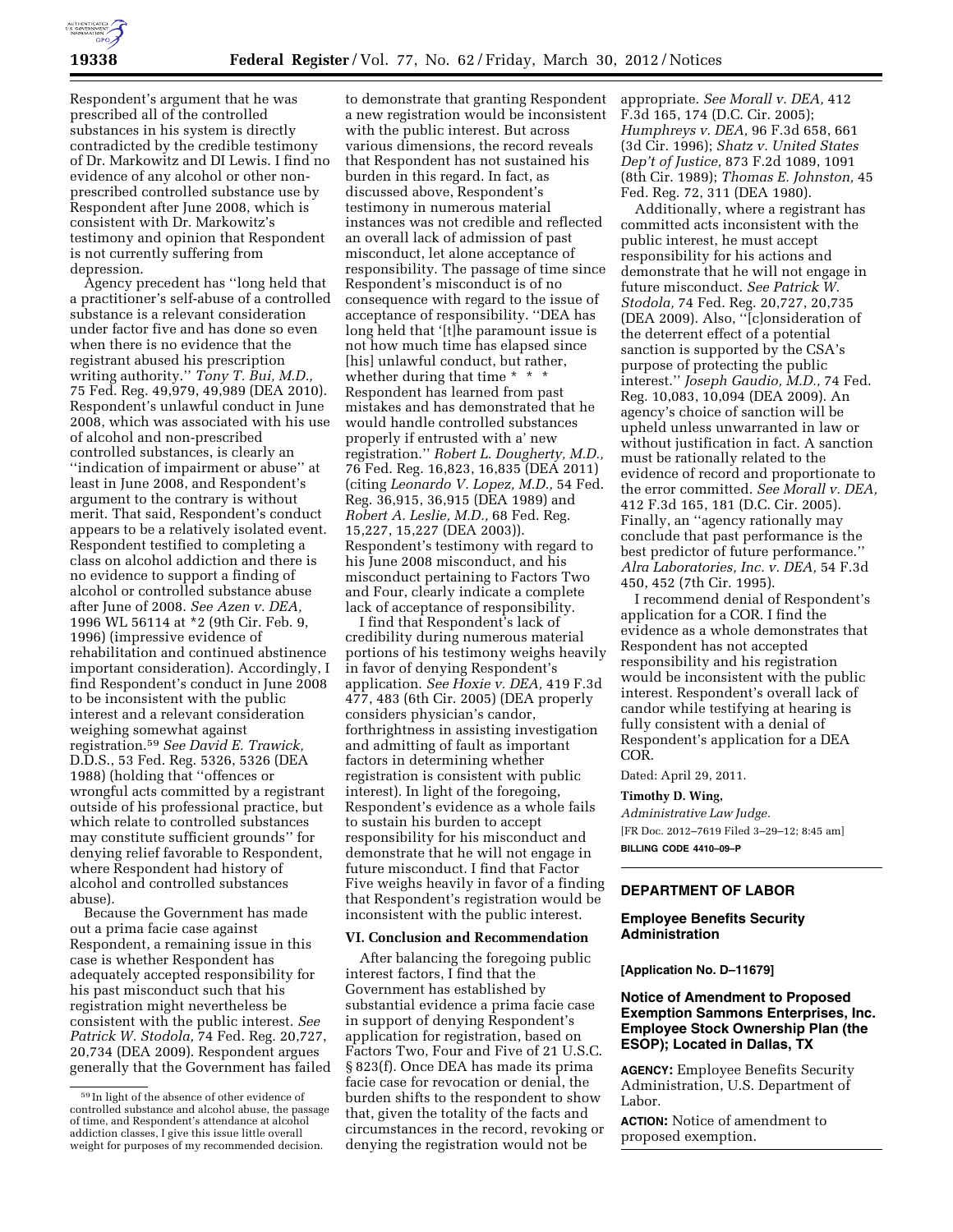**SUMMARY:** This document contains a notice of pendency before the Department of Labor (the Department) of an amendment to a proposed individual exemption from certain prohibited transaction restrictions of the Employee Retirement Income Security Act of 1974, as amended (ERISA), and the Internal Revenue Code of 1986, as amended (the Code). The proposed transactions involve Sammons Enterprises, Inc. (Sammons). The proposed exemption, if granted, would affect the ESOP for which Sammons is the sponsor, and the participants and beneficiaries of the ESOP.

*Temporary Nature of Exemption:* This exemption, if granted, will expire at the earlier of (i) the first day of the first fiscal year of Sammons next following the fiscal year in which falls the fifth anniversary of the date of grant of the exemption; and (ii) the first day upon which the ESOP fails to own at least 99% of the issued and outstanding shares of Sammons.

*Written Comments and Hearing Requests:* All interested persons are invited to submit written comments and/or requests for a hearing on the proposed exemption within forty five (45) days from the date of the publication of this **Federal Register**  Notice. Comments and requests for a hearing should state: (1) The name, address and telephone number of the person making the comment or the request for a hearing and (2) the nature of the person's interest in the proposed exemption and the manner in which the person would be adversely affected by the proposed exemption. A request for a hearing must also state the issues to be addressed at the requested hearing and include a general description of the evidence to be presented at the requested hearing.

**ADDRESSES:** All written comments and requests for a public hearing concerning the proposed exemption should be sent to the Office of Exemption Determinations, Employee Benefits Security Administration, Room N–5700, U.S. Department of Labor, 200 Constitution Avenue NW., Washington, DC 202010, Attention: Application No. D–11679. Interested persons are also invited to submit comments and/or hearing requests to the Employee Benefits Security Administration by email or FAX. Any such comments or requests should be sent either to: *[moffitt.betty@dol.gov,](mailto:moffitt.betty@dol.gov)* or by FAX to (202) 219–0204 by the end of the scheduled comment period. The application for exemption and the comments received will be available for inspection in the Public Documents

Room of the Employee Benefits Security Administration, U.S. Department of Labor, Room N–1513, 200 Constitution Avenue NW., Washington, DC 20210.

Warning: If you submit written comments or hearing requests, do not include any personally-identifiable or confidential business information that you do not want to be publiclydisclosed. All comments and hearing requests are posted on the Internet exactly as they are received, and they can be retrieved by most Internet search engines. The Department will make no deletions, modifications or redactions to the comments or hearing requests received, as they are public records.

**FOR FURTHER INFORMATION CONTACT:** Gary H. Lefkowitz, Office of Exemption Determinations, Employee Benefits Security Administration, U.S. Department of Labor, telephone (202) 693–8546. (This is not a toll-free number.)

**SUPPLEMENTARY INFORMATION:** This document contains a notice of amendment to a proposed individual exemption from the restrictions of ERISA 406(a)(1)(A) and (D), 406(b)(1), and 406(b)(2), and the sanctions resulting from the application of section 4975 of the Code, by reason of section  $4975(c)(1)(A)$ , (D) and (E) of the Code. The proposed exemption has been requested by GreatBanc Trust Company (GreatBanc), the independent fiduciary for the ESOP, pursuant to ERISA section 408(a) and Code section 4975(c)(2), and in accordance with the procedures set forth in 29 CFR Part 2570, Subpart B (55 FR 32836, 32847, August 10, 1990). Effective December 31, 1978, section 102 of the Reorganization Plan No. 4 of 1978, (43 FR 47713, October 17, 1978) transferred the authority of the Secretary of the Treasury to issue exemptions of the type requested to the Secretary of Labor. Accordingly, this proposed exemption is being issued solely by the Department.

On November 14, 2011, the Department of Labor (the Department) published in the **Federal Register** (76 FR 70503) a notice of proposed exemption (the Notice) for a transaction involving the ESOP. The entity that requested the exemption, GreatBanc, the independent fiduciary for the ESOP, as well as the ESOP's sponsor, Sammons, have now requested a clarification with respect to the conditions that appeared in the Notice.

Condition (f) of the Notice reads: ''(f) Shares of Sammons stock are held in an ESOP suspense account, and are allocated each year to each eligible ESOP participant at the maximum level permitted under the Code;'' and

Representation (f) in Paragraph 16 of the Summary of Facts and Representations of the Notice reads the same way.

GreatBanc represents that this statement was likely the product of the following representation made in the original application submitted to the Department and repeated in Paragraph 5 of the Notice: ''Although the ESOP is not leveraged, under a special structure established pursuant to Section 664(g) of the Code, the shares acquired from the [Sammons] charitable remainder trust are held in an ESOP suspense account, and are currently allocated each year to each eligible ESOP participant at the maximum level permitted under Code Section 664(g)(7), i.e., 25% of compensation (up to a maximum allocation of \$45,000).''

GreatBanc confirms that the representations in the exemption application concerning the level of current allocations to ESOP participants are entirely accurate. Participants received the maximum allocations permitted under the Code for the 2010 Plan year (the first Plan year for which Code Section 664(g)(7) applied to the ESOP), and will receive the maximum level of allocations for the 2011 Plan year as well. It was not, however, the intention of GreatBanc nor Sammons to represent to the Department, nor to offer as a condition for the granting of an exemption, that the ESOP would provide the maximum permitted allocations to ESOP participants during each Plan year for which the exemption proposed herein would be in effect, but rather to represent that the allocations made to ESOP participants would at all times be made in accordance with the applicable provisions of Code Section 664(g).

The Department has accepted this request for clarification by GreatBanc and Sammons and has accordingly amended the Notice so that condition (f) now reads: ''(f) Shares of Sammons stock are held in an ESOP suspense account, and are allocated each year to each eligible ESOP participant in accordance with the applicable provisions of the Code;'' and the Department notes that Representation 16, subsection (f) of the Notice is similarly amended.

#### **Notice of Amendment to Proposed Exemption**

The Department of Labor (the Department) is considering granting an exemption under the authority of section 408(a) of the Act in accordance with procedures set forth in 29 CFR Part 2570, Subpart B (55 FR 32836, 32847, August 10, 1990). If the proposed exemption is granted, the restrictions of